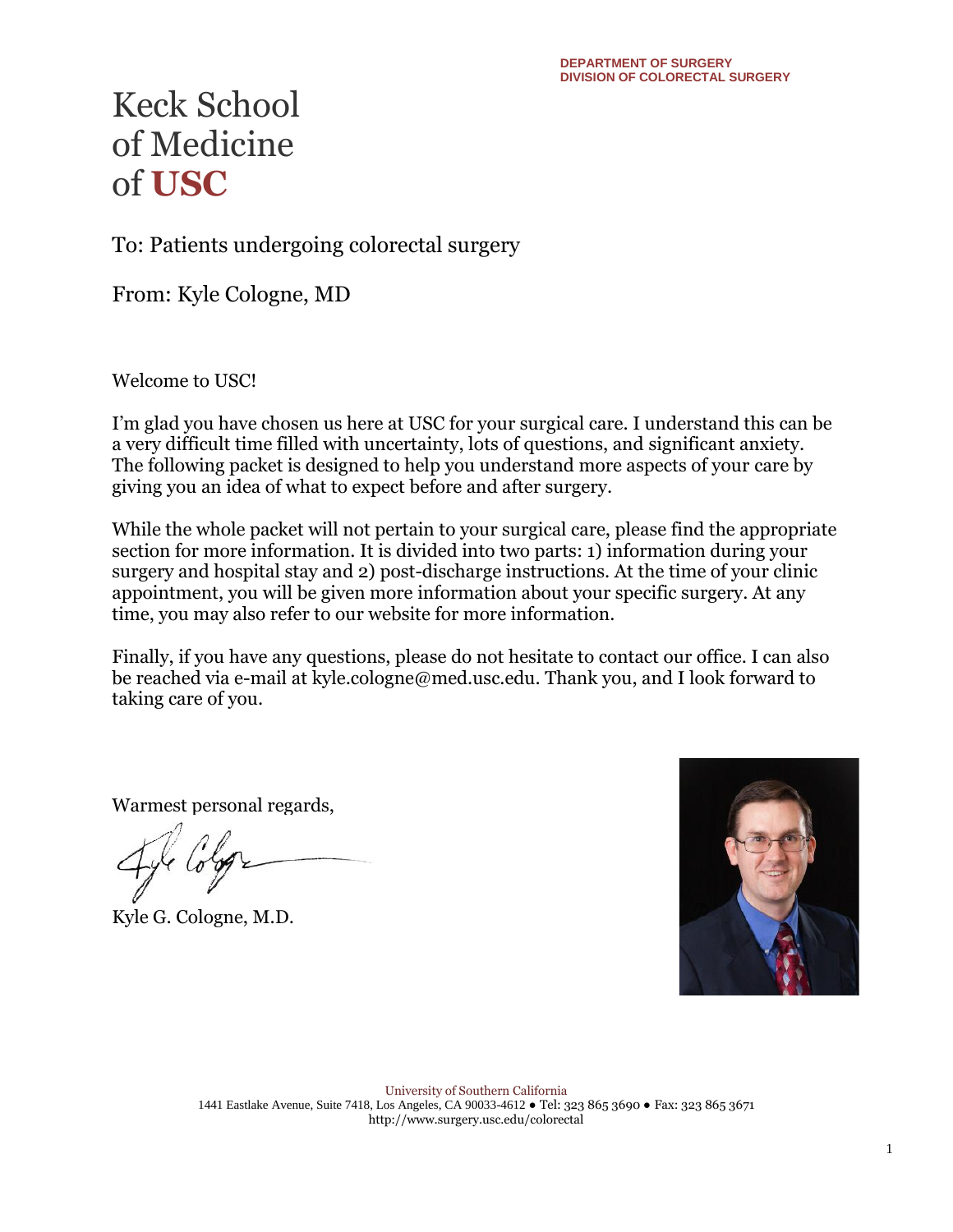### **Contents:**

### **Part I: What to Expect**

| <b>Major Open Abdominal Operations (Hospital stay)</b> $\dots \dots \dots$ page 3 |  |
|-----------------------------------------------------------------------------------|--|
| Laparoscopic Abdominal Operations (Hospital stay)  page 6                         |  |

### **Part II: After Surgery**

**After Surgery Discharge Instructions (Abdominal) . . . . . . . . . . page 9**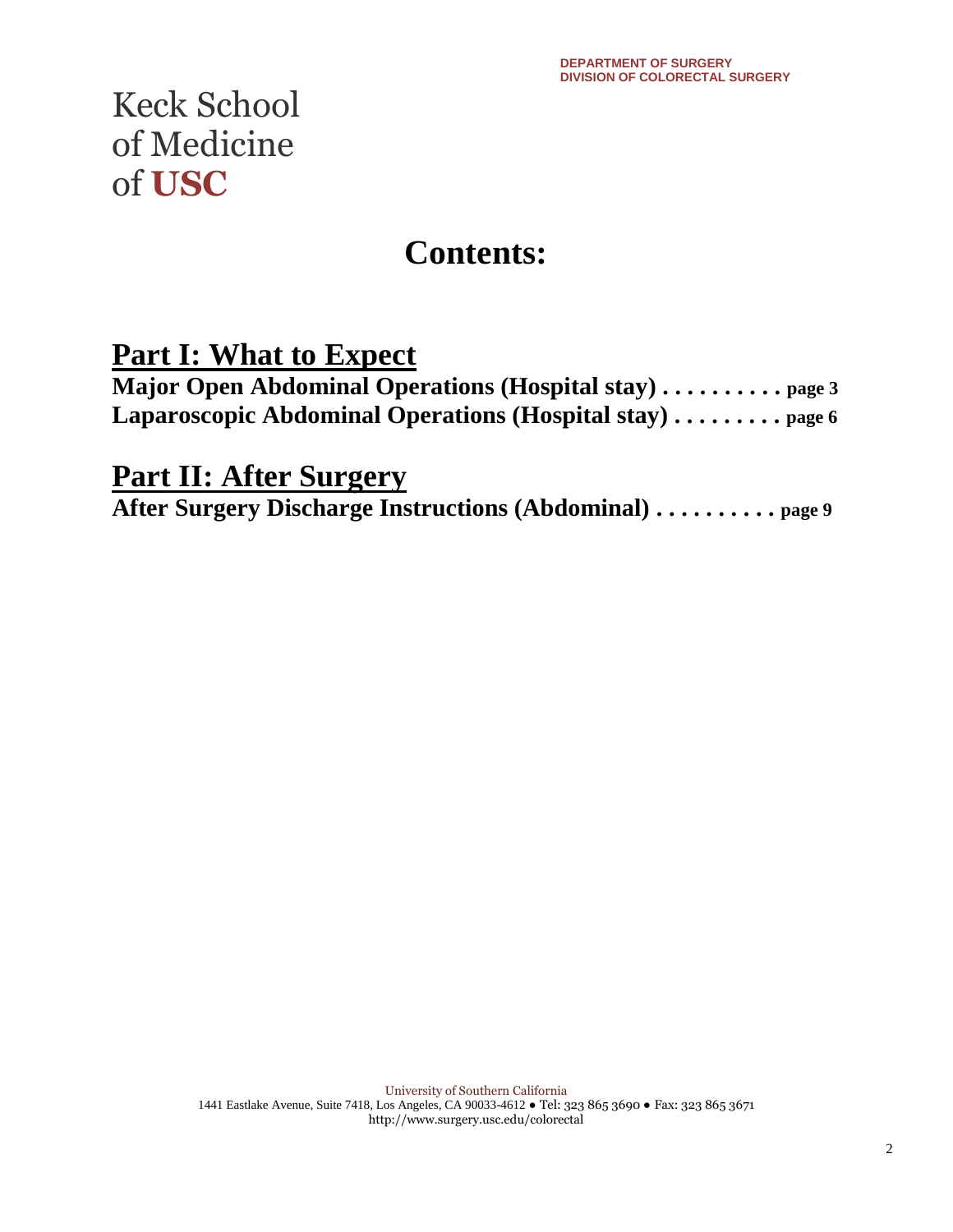



### **PART I: WHAT TO EXPECT DURING YOUR HOSPITAL STAY**

# **MAJOR (OPEN) ABDOMINAL OPERATIONS**

This information helps you understand your hospital stay so you have realistic expectations for the first few days after surgery. Following the guidelines on this sheet will help you recover from your surgery as quickly as possible and reduces the risk of some complications.

#### **What to expect on a day to day basis:**

#### Day 0: the afternoon and evening of surgery:

Once you wake up you should start breathing and leg exercises. You may be allowed to drink liquids. You will be encouraged to sit in a chair, and to take a short walk. Nausea frequently occurs after anesthetics, so be sure to ask for the nausea shot if this occurs. You will be getting a series of pain pills brought to you on a schedule. You may also have an IV pain pump called a "PCA" that you can use to give yourself additional medication if needed.

#### Day 1: the first post-op day:

You will be given liquids to drink. Drink only what you can comfortably tolerate. If you feel full, bloated, or nauseated then stop drinking for a bit until you feel better. Keep doing the breathing exercises. Get out of bed and walk at least five times. Your pain medications will keep yourself comfortable, but if you are still in pain, you can ask for additional pills. During this time, you will be transitioned off IV to oral medication (pills) for pain. These pills are equally effective as intravenous medication, but have less effect on the return of bowel function.

#### Day 2: the second post-op day:

If you still have a tube in your bladder it will probably be taken out today. You may be allowed thicker liquids, and probably solid foods later this evening. Drink or eat only what you can comfortably tolerate. Keep walking and doing your breathing exercises.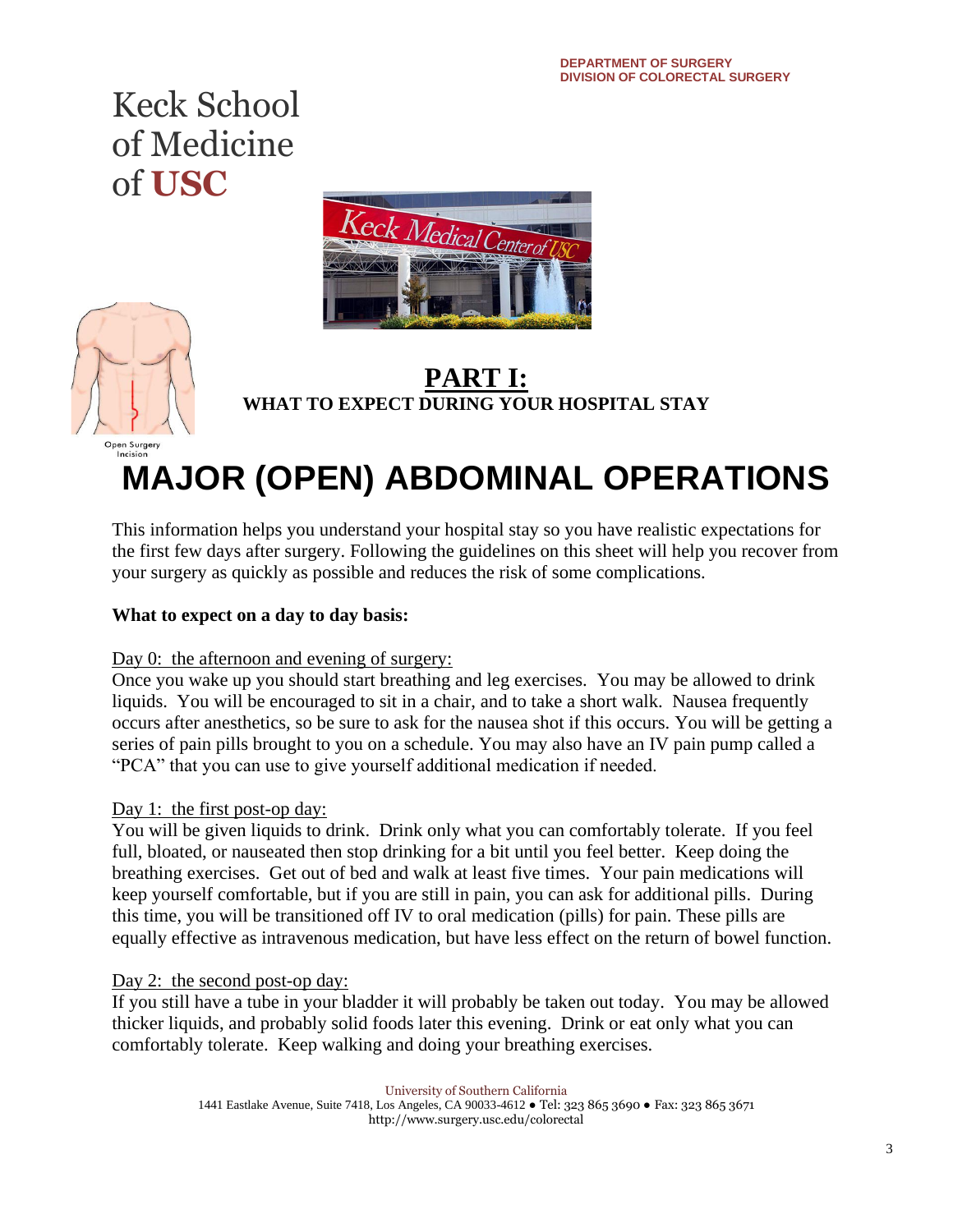Day 3: the third post-op day:

If you are tolerating oral liquids, your intravenous fluids will be stopped today. You will start some solid food. Keep walking and doing your breathing exercises.

Day 4: the fourth post-op day:

If you are doing everything from day 3, you may be going home today. If not, don't worry. These are only guidelines about how things can go. Everybody is different and sometimes it takes another day or two before you are ready for discharge.

#### **Specific points:**

Pain control: You will have a system for pain relief after surgery (a patient-controlled analgesia (PCA) pump). This will make you feel comfortable and helps you do your exercises and ambulate after surgery. Once you are taking liquids orally, you will be given oral pain medications. These work just as well as a PCA or epidural. The pills work best when used regularly, so ask for another dose before the pain gets too bad. You will likely have the following medications for pain control:

> Ibuprofen 400-800mg 3x per day Tylenol 650mg 3x per day Neurontin 300mg 3x per day Oxycodone (narcotic) as needed for severe pain not controlled by the above meds

Diet: Liquids may be started the night of surgery, or the following day. You may drink as much as you like. It is better not to drink too much. Avoid carbonated beverages. When you are tolerating fluids, solid food will be started. It is important not to over eat. You may pick and choose what you like off your tray. Indeed, you will probably find that you feel better taking small frequent meals, even after you go home. If you feel bloated or nauseated just stop drinking or eating for an hour or two before trying again. You may need a medication to relieve your nausea.

Bowel activity: Surgery tends to paralyze the bowel for a variable period of time. This period is minimized by getting active after surgery. Standing and walking promote return of bowel function; lying in bed does not. Minimizing your use of intravenous pain medications also tends to help your bowel recover, as does an early transition to pain pills.

Breathing exercises: These are extremely important. You should do these every hour during waking hours, taking at least ten deep breaths. This expands the small air sacs in the lungs and minimizes postoperative fever and pneumonia. A breathing machine will be given to you after surgery to help with this.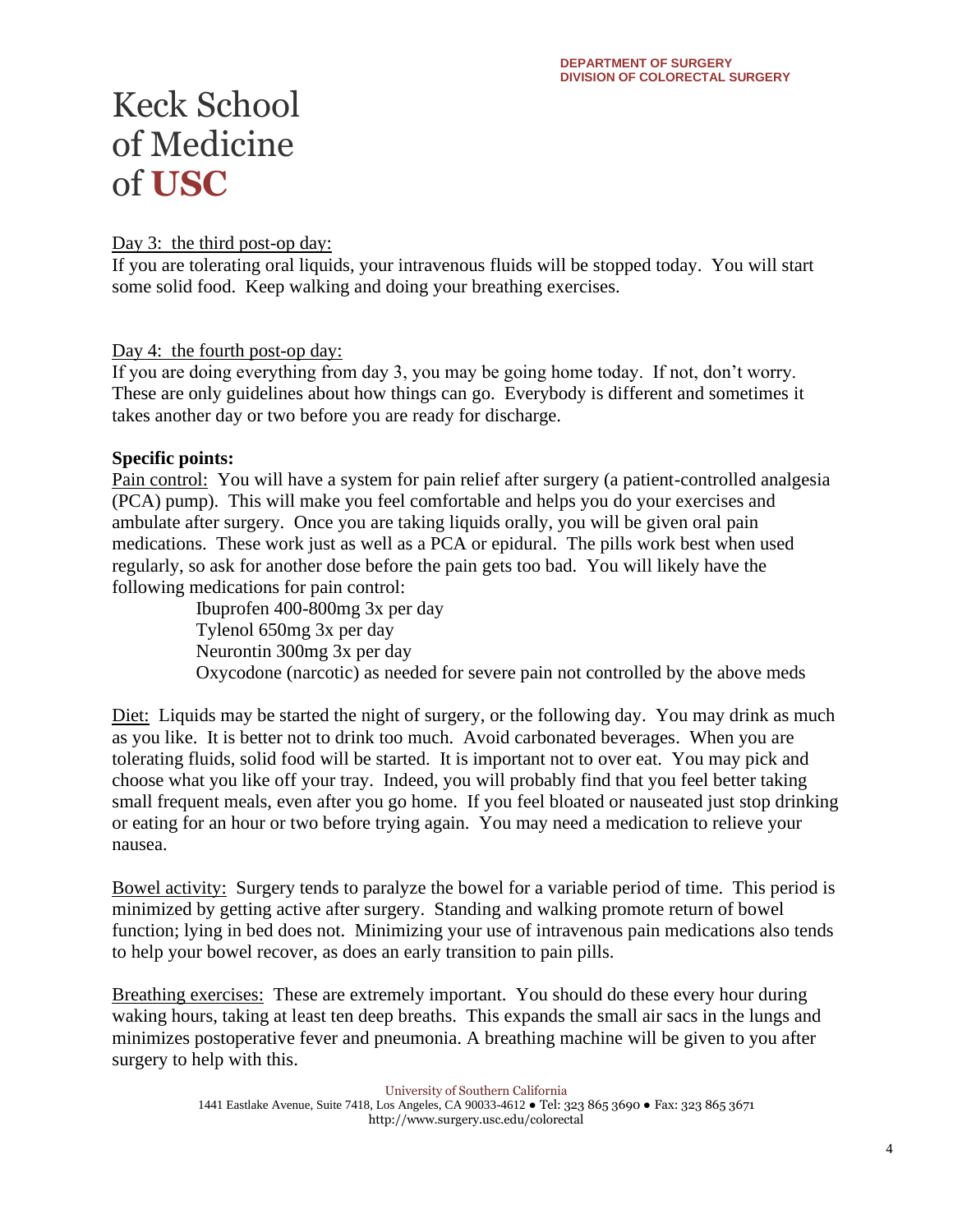Exercise: Getting up and walking after surgery aids recovery in many ways. Much of the pain after major surgery is from muscle spasm. Getting out of bed, sitting and walking help you loosen up and actually reduce your pain. This also helps your breathing and quickens the recovery of your bowel function. Exercise will not damage your wound or the surgical area in any way.

Day of discharge: Expect to go home on the third to fifth postoperative day. Make provisional arrangements in advance unless instructed otherwise. Some patients may be able to leave earlier than this.

Going home: When you go home, expect to be able to drink freely and eat a little. You will be on oral pain medications for any residual pain or discomfort. You will be passing flatus and may have moved your bowels. If you live alone, you may wish to make arrangements with family or friends in advance to stay with them for a few days. If you live a long distance away from the hospital, you may wish to make arrangements with a local hotel to stay nearby for a few days before going home.

Upon discharge please call our office to make a follow up appointment in 6 weeks, or the following week if you are discharged with staples in place (to have them removed).

Should any questions or concerns arise, please call our office. During off hours, weekends, and holidays, you can still reach the doctor on call through this number. **Monday – Friday: 8am-5pm 323-865-3690**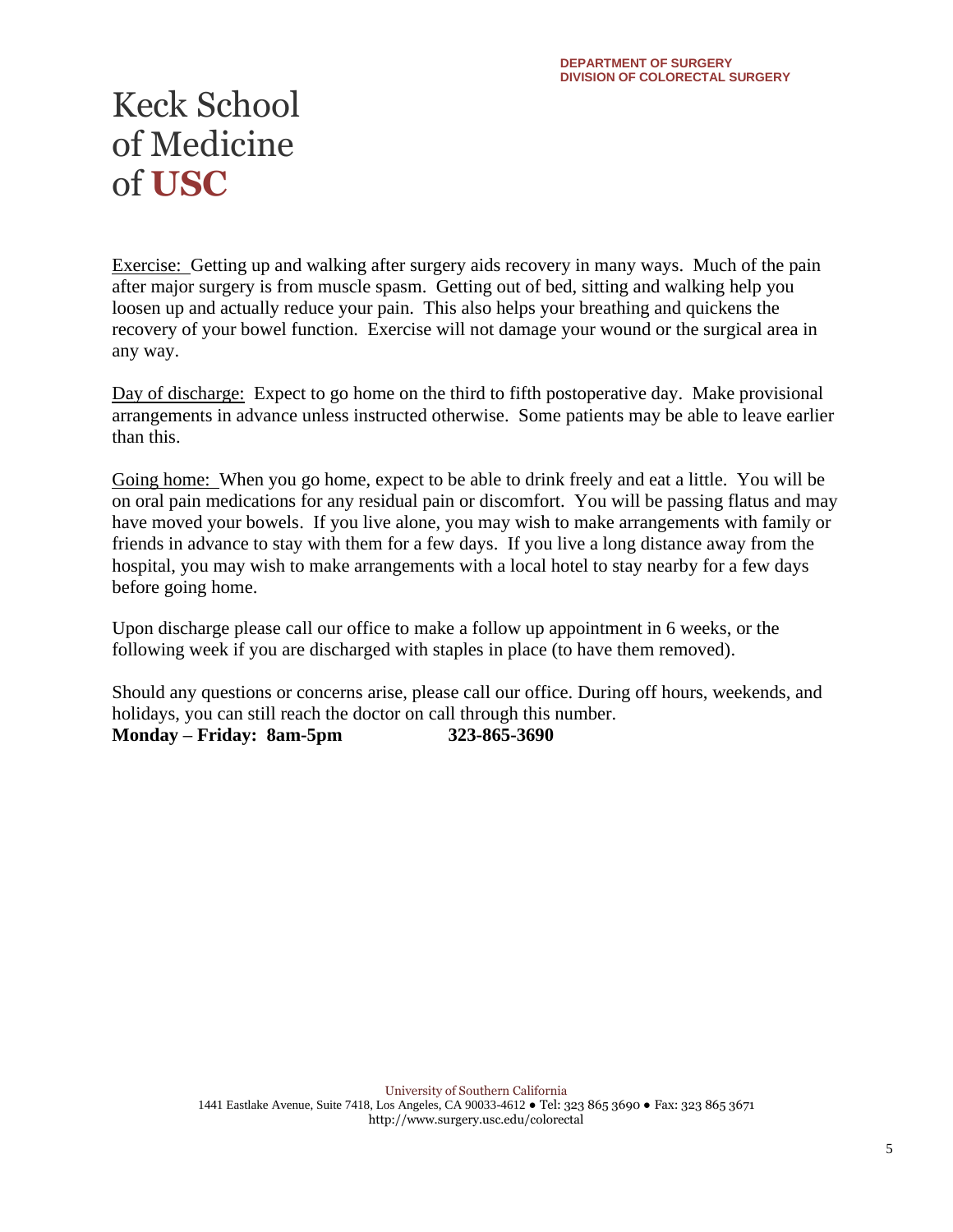

### **PART I: WHAT TO EXPECT DURING YOUR HOSPITAL STAY**

## **LAPAROSCOPIC COLORECTAL OPERATIONS**



Laparoscopic<br>(Minimally Invasive) Surgery Incision

This information helps you understand your hospital stay so you have realistic expectations for the first few days after surgery. Following the guidelines on this sheet will help you recover from your surgery as quickly as possible and reduces the risk of some complications.

#### **What to expect on a day to day basis:**

#### Day 0: the afternoon and evening of surgery:

Once you wake up you should start your breathing and leg exercises. You will be allowed to drink liquids once you are fully awake from the anesthesia and without nausea. You will be encouraged to sit in a chair, and to take a short walk in the hallway. Please ask for assistance if needed but it is important to begin physical activity as part of your recovery.

#### Day 1: the first post-op day:

You will be given liquids to drink as your first meal. Drink only what you can comfortably tolerate. You may advance your diet as you tolerate, however you may find it better to eat 4-5 small meals. Keep doing the breathing exercises. Get out of bed and walk at least five times. Use your oral pain medications to keep yourself comfortable.

If you have a tube in your bladder it will probably be taken out today. You may be allowed thicker liquids, and probably solid foods later in the day. Drink or eat only what you can comfortably tolerate. You will be started on pain pills first thing in the morning. Keep walking and doing your breathing exercises. You will likely have the following medications for pain control:

- Ibuprofen 400-800 mg 3x per day
- Tylenol 650mg 3x per day
- Neurontin 150-300mg 3x per day
- Oxycodone (narcotic) as needed for severe pain not controlled by the above meds

University of Southern California

1441 Eastlake Avenue, Suite 7418, Los Angeles, CA 90033-4612 ● Tel: 323 865 3690 ● Fax: 323 865 3671 http://www.surgery.usc.edu/colorectal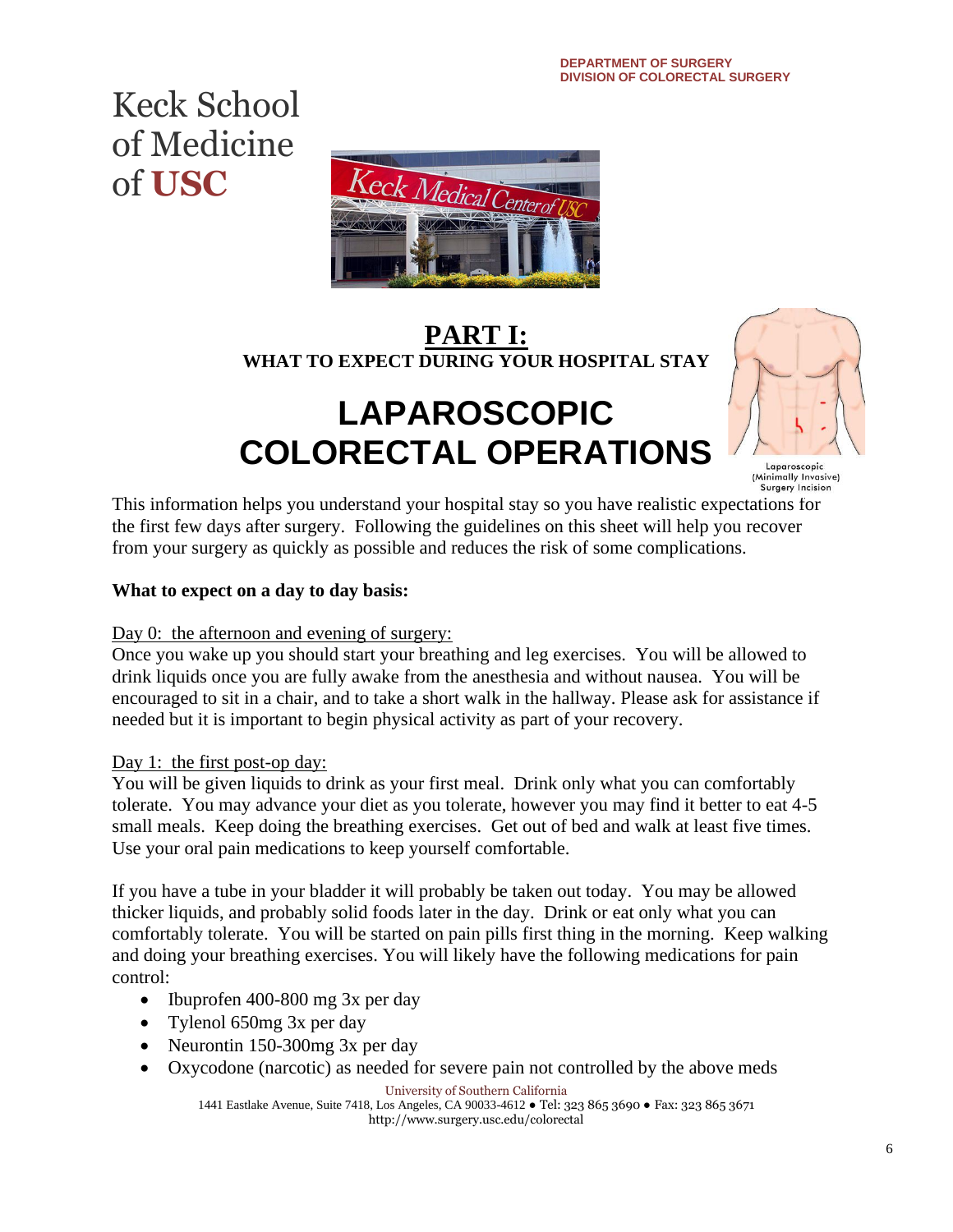#### Day 2: the second post-op day:

If you are doing everything from day 1, you will probably be going home today. If not, don't worry. These are only guidelines about how things can go. Everybody is different and sometimes it takes another day or two before you are ready for discharge. Generally, if your pain control is adequate on pills, you have passed flatus, and can tolerate small solid meals and liquids you should be able to be safely discharged.

#### **Specific points:**

Pain control: Once you are taking liquids orally, you will be given oral pain medications. These work just as well as an IV or "PCA" and have a lower risk of nausea or slowing the return of bowel function. The pills work best when used regularly, so ask for another dose on the schedule. You will have stronger medicine available if the standard medications are not sufficient, so don't be afraid to ask if you are still in pain. We would like to turn off the intravenous pain medicine as soon as the oral program is effective to reduce drug side effects.

Diet: Liquids may be started the night of surgery, or the following day. You may drink as much as you like. It is better not to drink too much. Avoid carbonated beverages. Thicker liquids like yogurt or cooked cereals may settle your stomach better than clear liquids like broth or jello. Your body absorbs liquids with electrolytes (e.g. Gatorade) better than plain water. When you are tolerating fluids, solid food will be started. It is important not to over eat. You may pick and choose what you like off your tray. Indeed, you will probably find that you feel better taking small frequent meals, even after you go home. If you feel bloated or nauseated just stop drinking or eating for an hour or two before trying again. You may need a medication to relieve your nausea.

Bowel activity: Surgery tends to paralyze the bowel for a variable period of time. This period is minimized by getting active after surgery and using the set of pain pills we have ordered. Standing and walking promote return of bowel function; lying in bed does not. Minimizing your use of intravenous pain medications also tends to help your bowel recover.

Breathing exercises: These are extremely important. You should do these every hour during waking hours, taking at least ten deep breaths. This expands the small air sacs in the lungs and minimizes postoperative fever and pneumonia.

Exercise: Getting up and walking after surgery aids recovery in many ways. Much of the pain after major surgery is from muscle spasms. Getting out of bed, sitting and walking help you loosen up and actually reduce your pain. This also helps your breathing and quickens the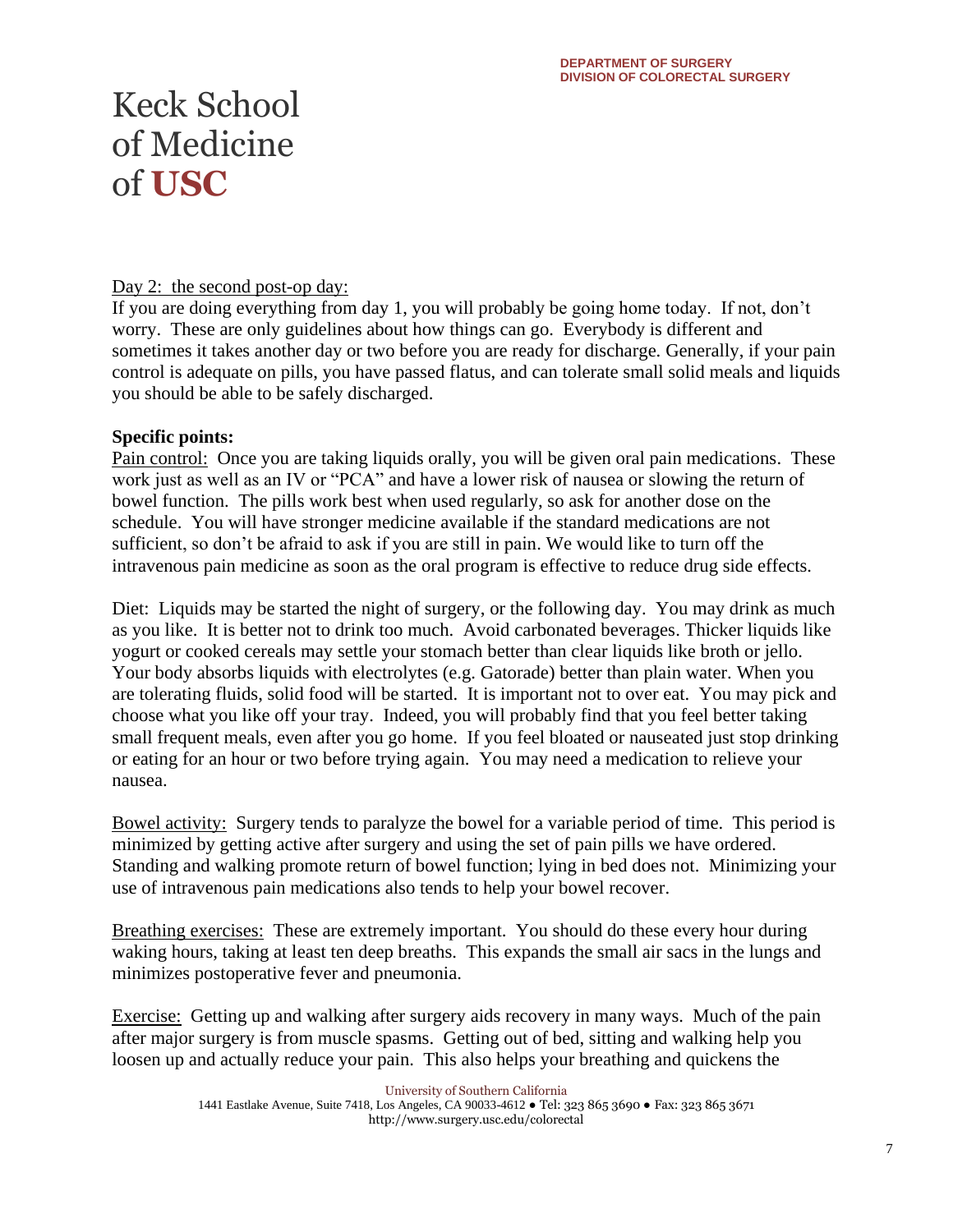recovery of your bowel function. Exercise will not damage your wound or the surgical area in any way.

Day of discharge: Expect to go home on the second or third postoperative day. Make provisional arrangements in advance unless instructed otherwise. Some patients may be able to leave earlier than this. Occasionally, patients need to stay longer if the bowels have not started working yet.

Going home: When you go home, expect to be able to drink freely and eat a little. You will be on oral pain medications for any residual pain or discomfort. You will be passing flatus and may have moved your bowels. If you live alone, you may wish to make arrangements with family or friends in advance to stay with them for a few days. If you live a long distance away from USC, you may wish to make arrangements with a local hotel to stay nearby for a few days before going home.

Should any questions or concerns arise, please call our office. During off hours, weekends, and holidays, you can still reach the doctor on call through this number: **323-865-3690**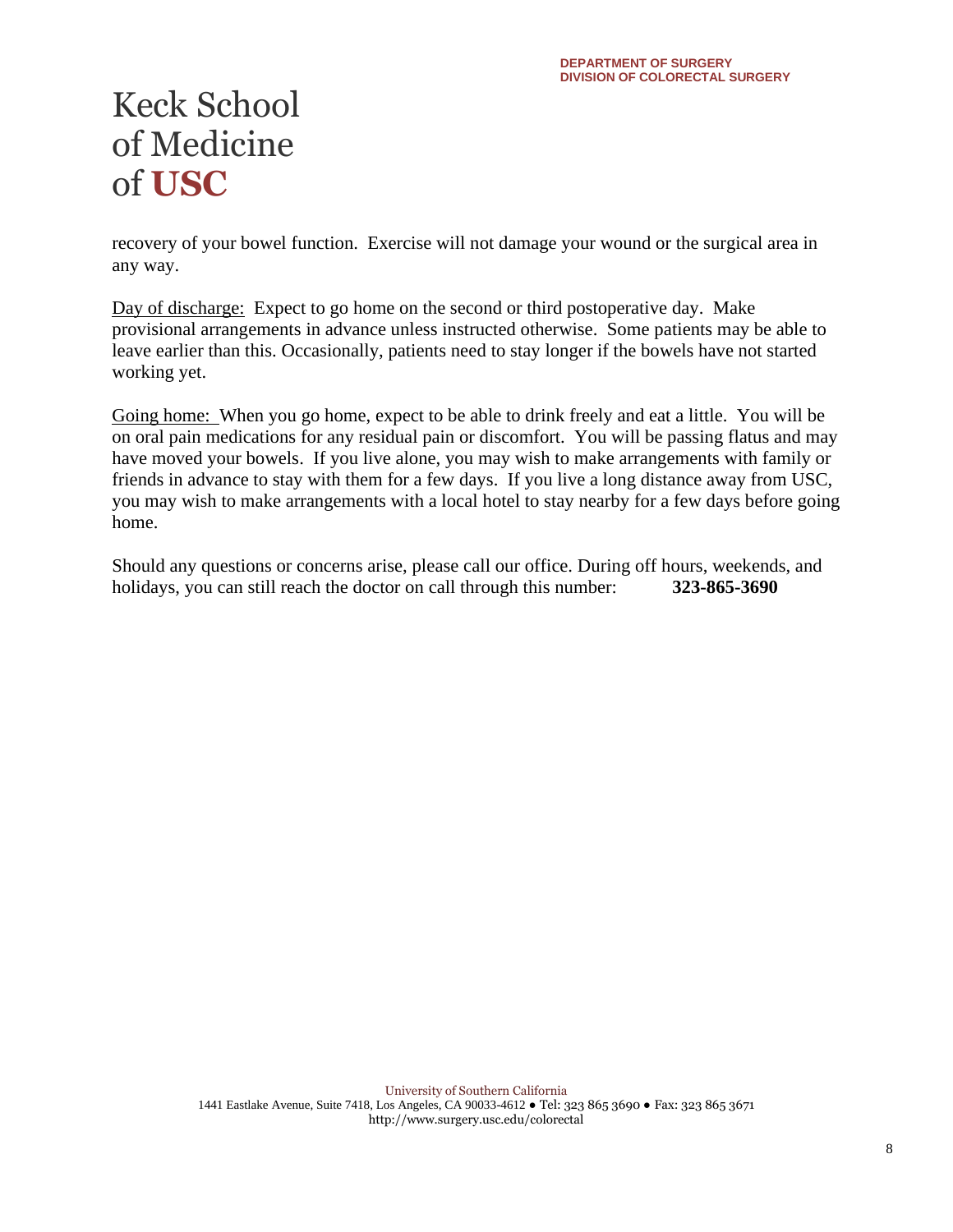

**PART II:**  *AFTER* **SURGERY**

### **Post-Discharge Major/Laparoscopic (Abdominal) Surgery Instructions**



Laparoscopic (Minimally Invasive)<br>Surgery Incision

This information helps you understand how your post-discharge recovery should progress, so you have realistic expectations for the first few weeks after surgery. Following the guidelines on this sheet will help you recover from your surgery as quickly as possible and reduces the risk of some complications.

#### **What to expect:**

Diet:

You will find it better to continue to eat 4-5 smaller meals until your appetite has fully returned and the abdominal bloating fully resolves. There are no specific food restrictions unless you have an ileostomy (see below). Once your appetite is fully recovered you should begin 1 tablespoon of Metamucil (mixed in water or juice) after breakfast and after dinner. This will help to thicken your stool and return the normal bacteria to your colon.

#### Bowel Habits:

Your bowel habits may be erratic following your procedure. You may not move your bowels for several days after discharge. If you feel constipated you may take 1 tablespoon of milk of magnesia at bedtime for several nights to help your bowels move, however if you are patient the bowels will move on their own.

If you develop frequent loose stools the Metamucil should help thicken the stool. However, you may carefully use Imodium AD (over the counter). It is best to start with 1 pill in the morning and one pill at

> University of Southern California 1441 Eastlake Avenue, Suite 7418, Los Angeles, CA 90033-4612 ● Tel: 323 865 3690 ● Fax: 323 865 3671 http://www.surgery.usc.edu/colorectal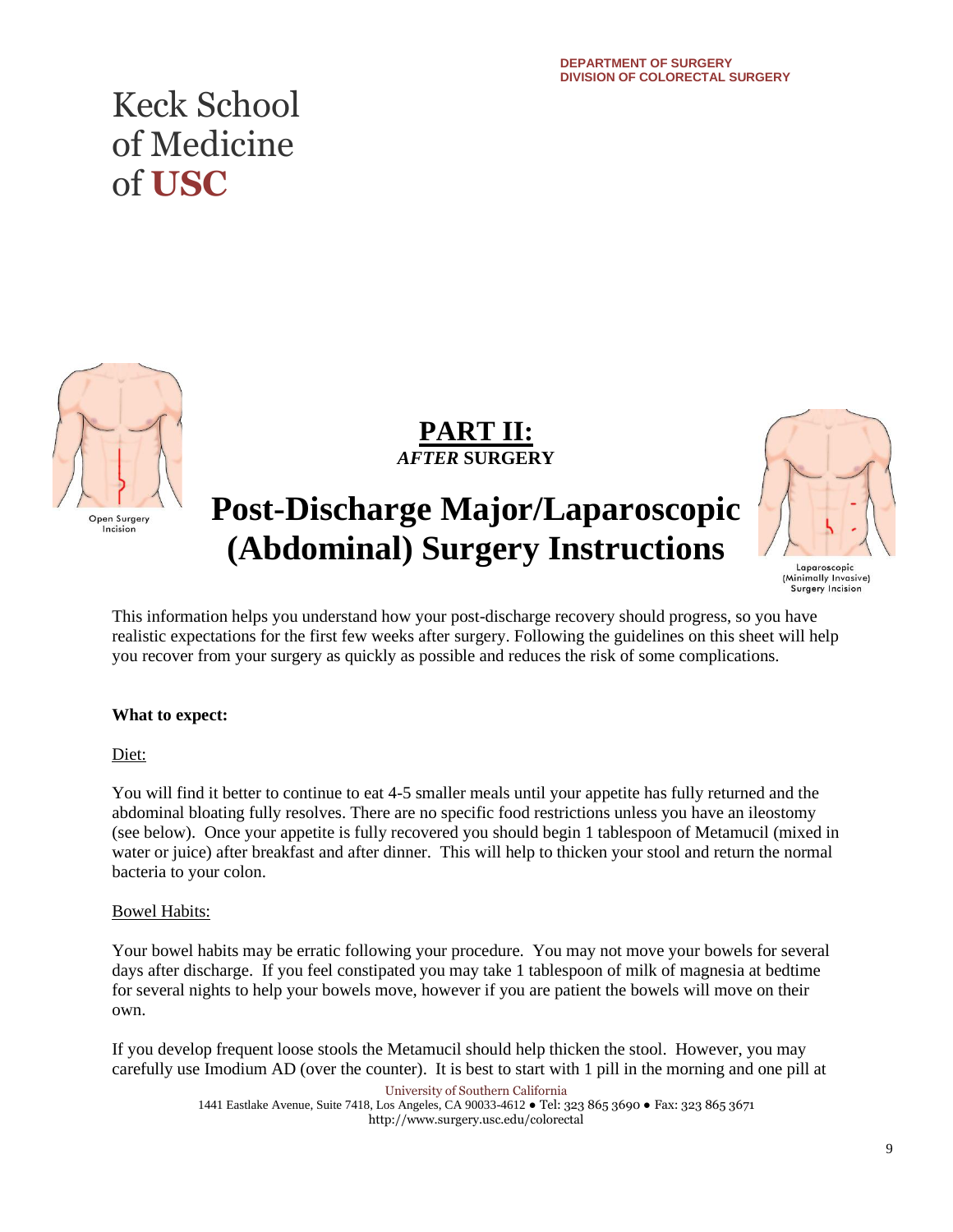bedtime initially. You can advance the amount and frequency as stated on the package with the maximum being 2 pills every 6 hours.

If you develop bloating, nausea, or vomiting, decrease you diet to clear liquids and notify the office. The best liquids are sports drinks (like Gatorade) as they provide sugar and salt to support your fluid levels. If you drink water or other beverages you may dilute the salt in your blood and you may actually feel worse. If the symptoms persist please call our office to speak with someone.

#### Activity:

It is very important to gradually and consistently increase your physical activity after surgery. You are free to walk and take stairs as you are able. The activity improves your lung and heart function and improves the ability of your body to use nutrition to heal.

You should not drive a car until your pain control is adequate without need for any narcotic pain pills.

You should not lift >30lbs for 6 weeks from the day of surgery. After that time you can perform any physical activity you can tolerate.

#### Wound Care:

If your wounds were closed with absorbable sutures you will find short white steri-strips over the incision. It is ok to shower with those in place and you can remove them on the 7th day after surgery.

If you have staples, please call the office and arrange for a visit with our Physician Assistant (Eva Moya) to have them removed approximately 10 days after surgery.

If you notice that the wound becomes increasingly painful or becomes increasingly red around the edges you may be developing a wound infection. Please call the office so that we can discuss this.

#### Pain control:

You will be discharged with prescriptions for the same pain pills we were administering in the hospital. This program should ease your pain and reduce any problems with the return of bowel function. The medications are listed below.

> Ibuprofen 600mg 3x/day (routinely not intermittently) Acetaminophen (Tylenol) 650mg every 6hrs (routinely not intermittently) Neurontin 300mg 3x/day (routinely not intermittently) Oxycodone **(narcotic as needed)**

University of Southern California 1441 Eastlake Avenue, Suite 7418, Los Angeles, CA 90033-4612 ● Tel: 323 865 3690 ● Fax: 323 865 3671 http://www.surgery.usc.edu/colorectal